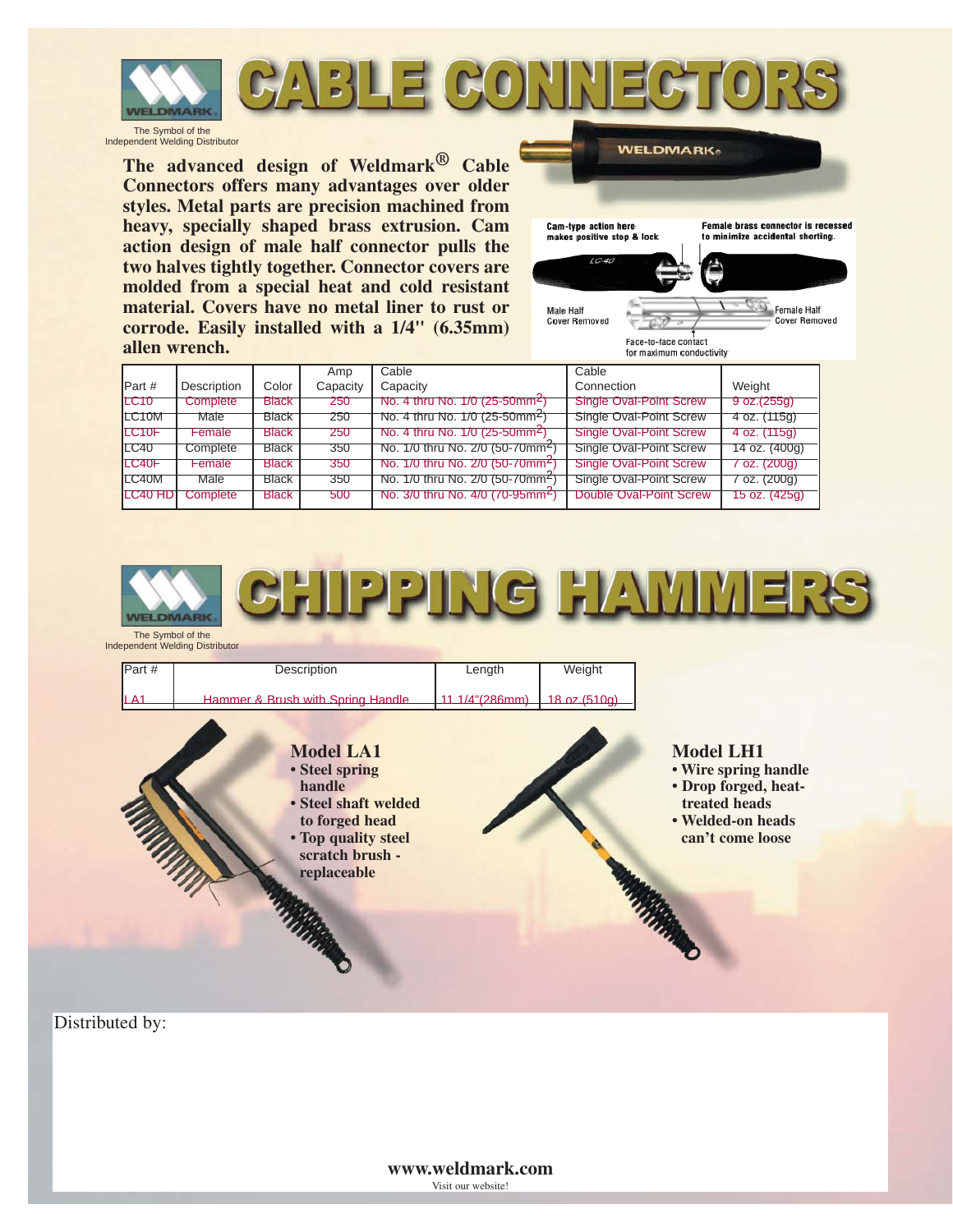

*200, 300 and 500 Series*

**Weldmark® 200, 300 and 500 series ground clamps have the largest contact area with the work of any clamp on the market. Serrated upper and lower jaws insure maximum bite to the work. A good ground clamp helps assure proper voltage for maximum weld results with all rods.**

**A tough, brass hinge pin is durable and allows both jaws to carry current. The enclosed heavy duty spring assures a powerful bite on the work. The insulation on top and bottom provides extended spring life.**

**All three sizes of the Weldmark® 200, 300 and 500 series ground clamps have the oval-point screw cable connection which is easy to install. No shim stock or pressure plate is needed.**

**Both upper and lower jaws of the 200, 300, 500 and LPG models are made from a high copper alloy assuring excellent current carrying ability. No steel jaws are used. A good ground connection assures better welds.**

**The Weldmark® EG-200 ground clamp is ideal for light duty welders. May be used for other light duty applications.**

**The Weldmark® EG-300 ground clamp is ideal for the farm welder or for light shop work.**

**The Weldmark® EG-500 is excellent for field erection or where clamping to bar stock, piping or various shapes of metal are necessary. The pure copper braided shunt allows both high copper alloy jaws to carry welding current. A rugged, all steel body protects the heavy duty spring.**

|                    | Amp      | Cable                                                   | Type of Cable                      |                   | Jaw              |
|--------------------|----------|---------------------------------------------------------|------------------------------------|-------------------|------------------|
| Part #             | Capacity | Capacity                                                | Connection                         | Weight            | Opening          |
| 200                | 200      | No.4 thru No.1/0(25-50mm <sup>2</sup> )                 | <b>Mechanical Oval-Point Screw</b> | 13 oz. (370g)     | 1" (25.4mm)      |
| 300                | 300      | No.1/0 thru No.2/0(50-70mm <sup>∠</sup> )               | <b>Mechanical Oval-Point Screw</b> | $26$ oz. $(740g)$ | $1/2$ " (38.1mm) |
| 500                | 500      | No.3/0 thru No.4/0(70-95mm <sup>2</sup> )               | <b>Mechanical Oval-Point Screw</b> | 35 oz. (995g)     | $1/2"$ (38.1mm)  |
| EG <sub>200</sub>  | 200      | No.4 thru No.1/0(25-50mm <sup>2</sup> )                 | Bolt and Nut with Support          | $6$ oz. $(170q)$  | $1/2$ " (38.1mm) |
| EG300              | 300      | No.1/0 thru No.2/0(50-70mm <sup>2</sup> )               | <b>Bolt and Nut with Support</b>   | 11 oz. (310g)     | $2"$ (51mm)      |
| EG500              | 500      | No.3/0 thru No.4/0(70-95mm <sup>2</sup> )               | Bolt and Nut with Support          | $22$ oz. $(620q)$ | $2"$ (51mm)      |
| LPG <sub>200</sub> | 200      | $\sqrt{N_0.4 \text{ thru No}}.1/0(25-50\text{mm}^{-1})$ | <b>Mechanical Oval-Point Screw</b> | 13 oz. (370g)     | (25.4mm)         |
| LPG300             | 300      | No.1/0 thru No.2/0(50-70mm <sup>2</sup> )               | <b>Mechanical Oval-Point Screw</b> | 25 oz. (709g)     | 1/2" (38.1mm)    |
| LPG500             | 500      | No.3/0 thru No.4/0(70-95mm <sup>2</sup> )               | <b>Mechanical Oval-Point Screw</b> | 38 oz. (11kg)     | $2"$ (51mm))     |

*LPG Series*

*EG Series (Steel Type)*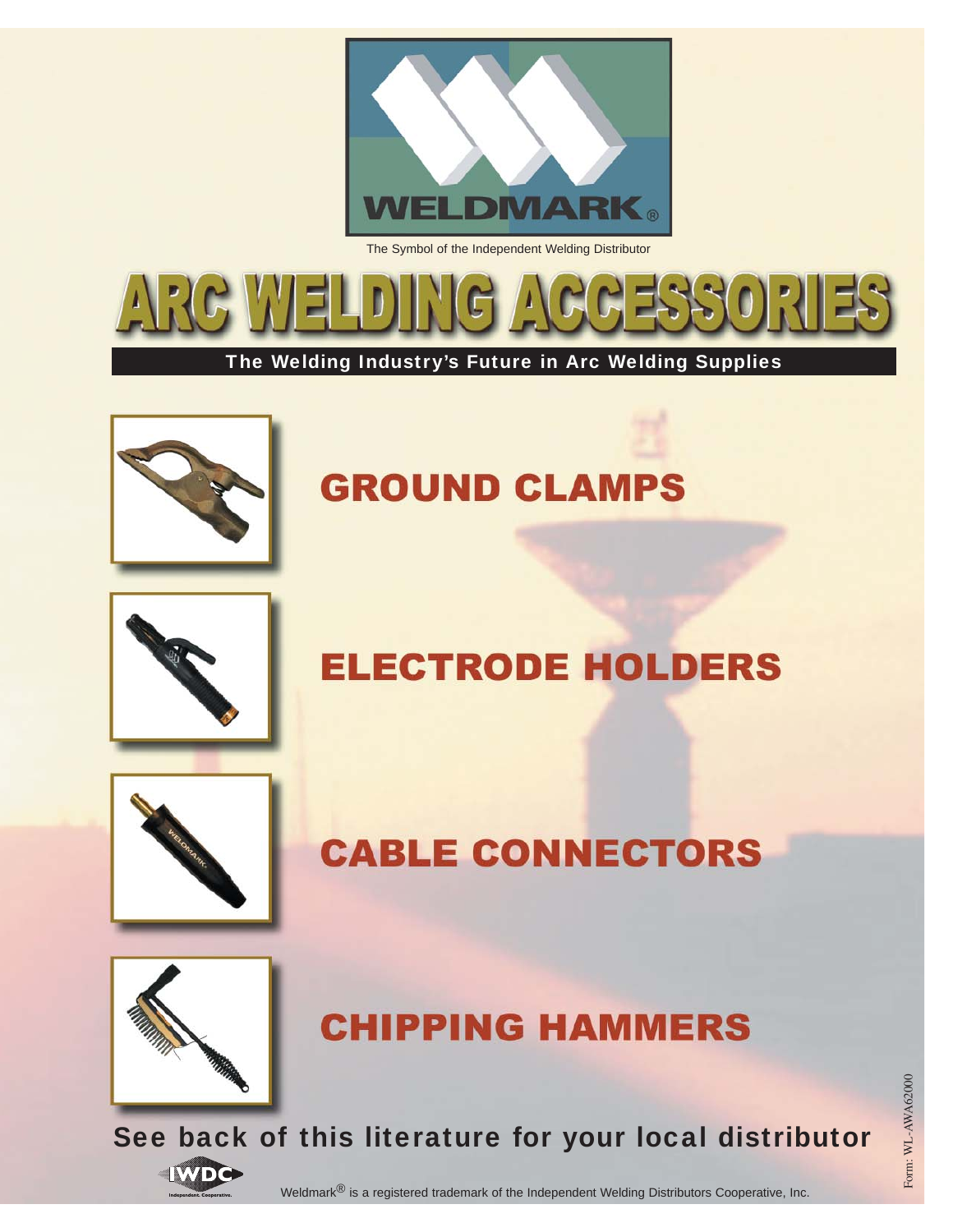





**1. Weldmark's durable tip insulators are molded from a high impact/high temperature fiberglass compound.**

**2. The upper lever is fully insulated with a fiberglass compound, and the low profile design of the upper lever fits your hand comfortably.**

**3. Weldmark's powerful spring holds the electrode securely in place and prevents electrode slippage. The spring is protected by a Lexan cup insulator.**

**4. Weldmark's specially designed oval-point screw makes it easy to install our holder on a cable. Just strip off the appropriate length of cable insulation and insert it into the holder body, then tighten down the large oval-point screw with a hex wrench. This makes an excellent connection. As a safety precaution, the handle retention screw is upset to prevent removal.**

|              | Amp      | Cable                             | Electrodes       |                |                   |
|--------------|----------|-----------------------------------|------------------|----------------|-------------------|
| Part#        | Capacity | Capacity                          | Up to            | <u>Lenath</u>  | <b>Weight</b>     |
| <b>M-150</b> | 150-200  | 1 $(35mm^2)$                      | 5/32" (3.97mm)   | 8 1/4" (210mm) | 11 oz. (310g)     |
| $M-200$      | 200-250  | 1/0 (50mm <del>≤</del> )          | $5/32"$ (3.97mm) | 81/4" (210mm)  | 12 1/2 oz. (360g) |
| $IM-250$     | 250-300  | 2/0 (70mm <del>≦)</del>           | $3/16"$ (4.75mm) | 81/2" (216mm)  | 16 oz. (450g)     |
| $IM-300$     | 300-350  | 2/0 (70mm <sup>∠</sup> )          | $1/4$ " (6.35mm) | 10" (254mm)    | 21 oz. (600 g)    |
| M-350        | 350-400  | 3/0 (70mm <sup>∠</sup> )          | 1/4" (6.35mm)    | 10" (254mm)    | $24$ oz. (680g)   |
| <b>M-500</b> | 450-500  | <del>4/0 (95mm<sup>2</sup>)</del> | (9.53mm)<br>3/8" | (267mm)        | 31 oz. (880g)     |

|                | Amp             | Cable                             | Electrodes        |                        |                   |
|----------------|-----------------|-----------------------------------|-------------------|------------------------|-------------------|
| Part #         | Capacity        | Capacity                          | Up to             | <u>Lenath</u>          | <b>Weight</b>     |
|                | MHT-200 200-250 | $1/0$ (50mm <sup>2</sup> )        | $5/32$ " (3.97mm) | 9" (229mm)             | 13 oz. (310g)     |
|                | MHT-250 250-300 | 12/0(70mm <sup>2</sup> )          | 3/16" (4.75mm)    | $9.3/4"$ (248mm)       | 19 oz. (450g)     |
|                | MHT-300 300-350 | <del>2/0 (70mm<sup>∠</sup>)</del> | 1/4" (6.35mm      |                        | 23 oz. (650g)     |
|                | MHT-350 350-400 | <del>3/0 (70mm<sup>∠</sup>)</del> | 1/4" (6.35mm)     | 10 1/2" (267mm)        | $24$ oz. $(680q)$ |
| <b>MHT-500</b> | 450-500         | $4/0$ (95mm <sup>2</sup> )        | $3/8$ " (9.53mm)  | <u>10 1/2" (267mm)</u> | 31 oz. (880g)     |

|                 | Amp      | Cable    | Electrodes |                                                               |               |
|-----------------|----------|----------|------------|---------------------------------------------------------------|---------------|
| Part#           | Capacity | Capacity | Up to      | Lenath                                                        | Weiaht        |
| <b>IMLT-400</b> | 400      |          |            | $3/0$ (70mm <sup>2</sup> )   1/4" (6.35mm)   8 15/16" (227mm) | 22 oz. (624g) |



*MHT Series (High Tong Type)*

**Weldmark® holder handles are molded from a durable glass filled nylon material with good heat and impact resistance.**

**Weldmark® electrode holders (upper and lower tongs) are made from a high copper alloy for maximum conductivity and strength. The top and bottom tip insulators are a molded fiberglass compound and will withstand intensive heat and impact. Parts for all models are replaceable. The oval-point screw cable connection is standard on all models.**